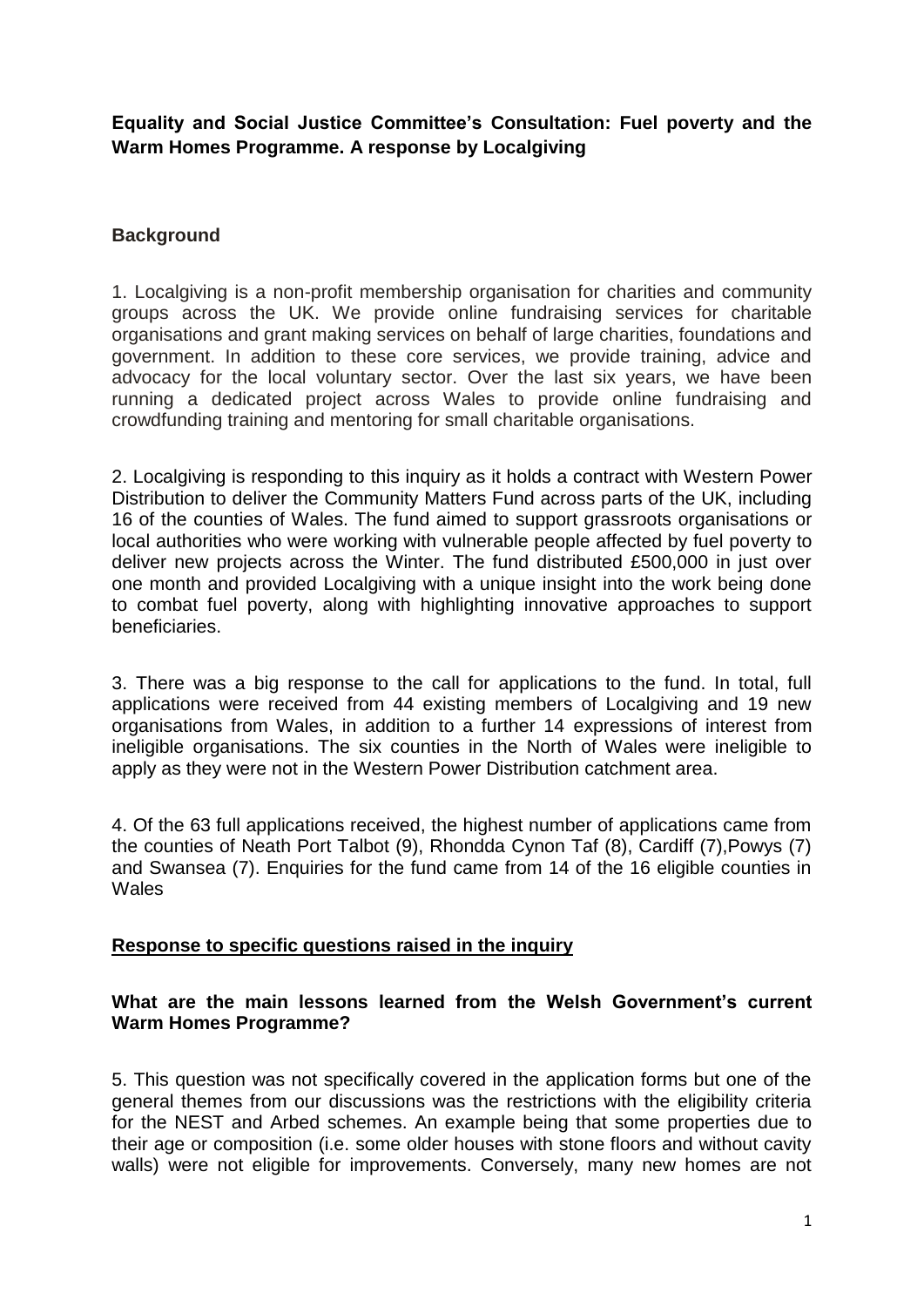classed as 'very energy inefficient' and therefore would not benefit from the scheme in any case.

6. Neither scheme seemed to address people who are in immediate need, for example, those that are in spiralling debt as a result of fuel bills. Most of the applications we received highlighted this immediate need and within their proposed budgets, requested to purchase top up energy cards, fuel vouchers, distribute small grants to alleviate winter debt or provide items to reduce energy costs, such as draft excluders or thick curtains. Organisations highlighted that the most effective projects were those that combined immediate interventions, thus creating interest and getting buy-in from beneficiaries, with ongoing behaviour change activities, which provided long-term sustainable solutions for the people impacted by fuel poverty. One organisation which is witnessing this first-hand through home visits wrote:

*"People are desperate for fuel; either because benefits have not yet been received or they are experiencing a short term economic problem due to unemployment, a low paid job or illness"* (Helping Caring Team (HCT, Caerphilly).

## **How can these lessons help shape the next iteration of the Warm Homes Programme to ensure that it better supports those living in, or at risk of, fuel poverty?**

7. There seems to be a need for measures that address immediate, medium- term and long-term needs. A good example of a measure that reduces immediate need is the distribution of 'warm packs' or equipment to help to insulate houses and reduce energy consumption. Some examples of cost effective measures that have been suggested by organisations are:

-Draft excluders

- -Energy efficient light bulbs
- -Heavy curtains
- -Slow cookers
- -Radiator foil
- -Radiator bleeders
- -Energy Monitors

-Thermal imaging cameras; to illustrate where the heat is lost in households

-Low cost, high heat radiators and electric oil filled radiators

-Debt advice and advocacy.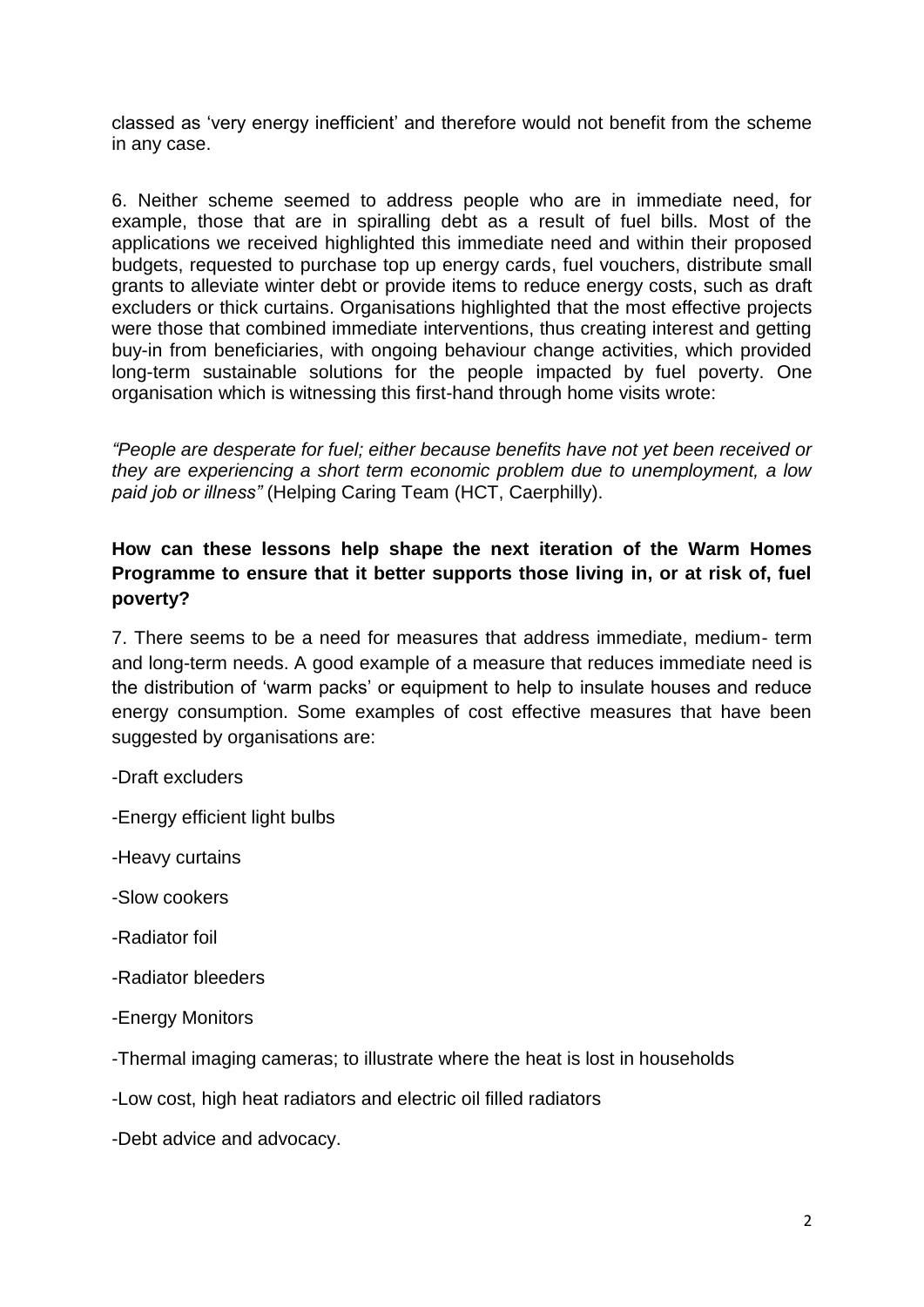8. Some examples of intermediate effective measures that organisations asked Localgiving to fund were:

-Training sessions for staff and volunteers to recognise signs of fuel poverty

-Qualifications for staff to advise on energy efficiency such as the City and Guilds Energy Awareness award

-Household assessments and recommendations

-Advice around tariff swapping (although it is becoming increasingly difficult as energy bills are rising by all suppliers). A comment made on an application stated:

*"The number of people accessing our services with fuel poverty issues has increased dramatically over the last months. The recent sharp rises in energy costs, coupled with other increasing household costs have put huge pressure on already squeezed household budgets. This can be seen by the rapid rise in referrals for our fuel voucher scheme, which provides emergency top ups (which doubled from 40 to 80 per month this October), and expect numbers to increase further in the colder weather"* (ACE – Action in Caerau &Ely, Cardiff*).*

9. Long term measures such as referrals to NEST and Arbed and the installation of low carbon heating systems in the home were not discussed in the application with the exception of one group that wanted to look at heat pumps as the organisations were trying to help as many people as possible with a low budget and these options, although very effective in the long term, are expensive to install.

10. As many of the organisations outlined in their application, they are not advising clients on fuel poverty in isolation, they are addressing wider poverty issues one of which is fuel. The majority of the organisations that applied to the fund were also running parallel schemes to address poverty issues such as food banks or pantries. In addition to this, fuel poverty extending to transportation is something that has been raised by organisations outside of this discussion i.e. the inability to afford to run a car which is necessary in rural areas which are poorly serviced by local transport.

11. Several organisations were offering food parcels, budgeting, cooking and fuel efficiency sessions to their clients. More often than not it is the means to heat food that is preventing people from eating warm and nutritious meals. There is also an issue surrounding pride and relativity that has been highlighted and people not recognising or highlighting their own poverty because they consider themselves not to be as disadvantaged as others, seemingly unaware of what the poverty threshold is:

*"We have learnt that people are more likely to engage in projects to help them when they feel it has a benefit to others e.g. those on the brink of food poverty joining a surplus food club to reduce food being wasted, but would rather miss meals than*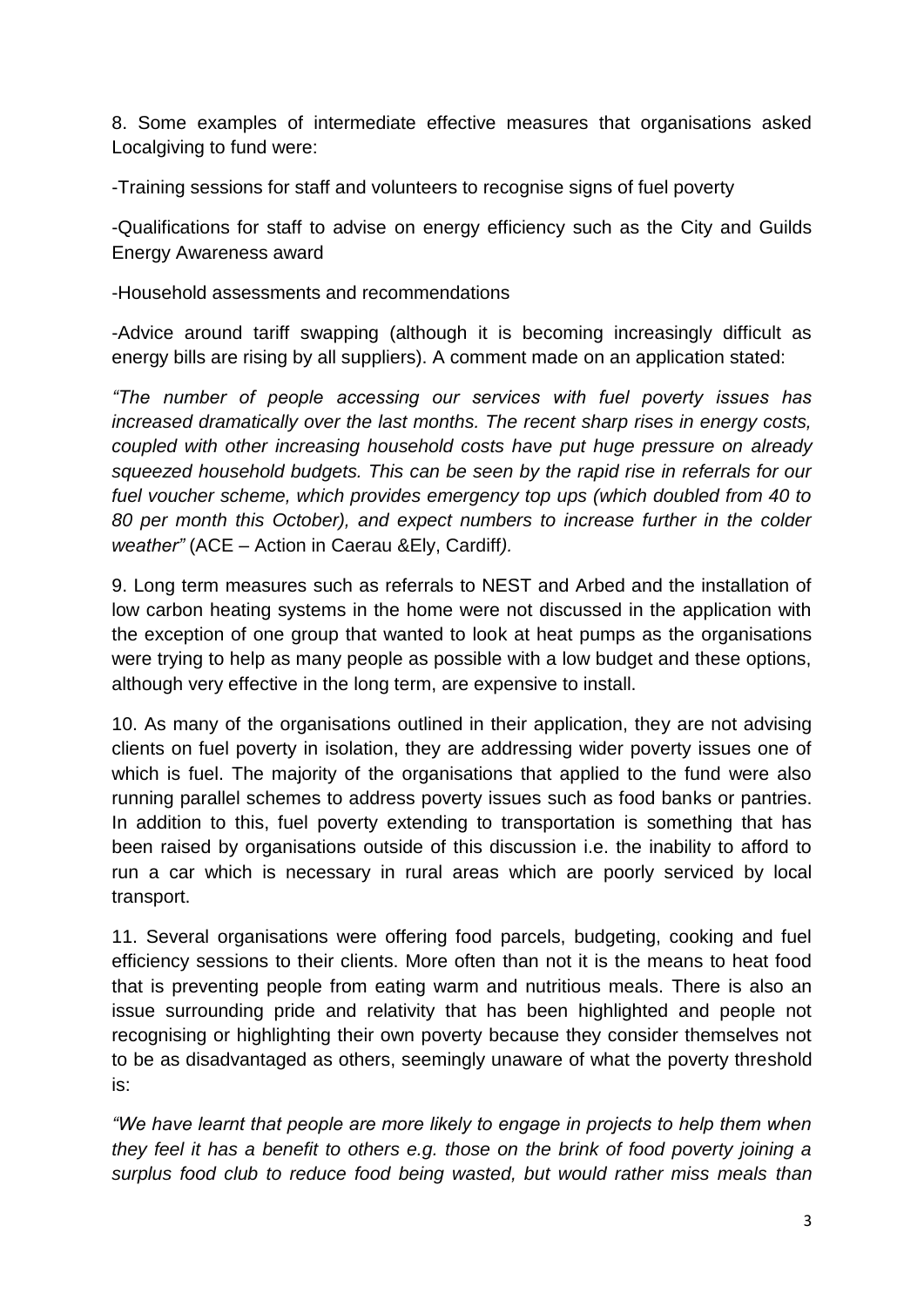*attend a food bank "because others need it more"* (F.A.N Community Alliance, Neath Port Talbot).

12. The social justice considerations when designing future schemes clearly need to look at all poverty indicators, in particular in relation to the Arbed scheme which favoured a focus on Strategic Regeneration Areas.

13. The applications did not focus on private sector landlords but Localgiving was informed that energy prices are higher when people have to use prepayment metres as opposed to being able to split their fuel costs over the year taking into account the winter months. As previously outlined, many of the original applications were asking for prepaid top up cards or fuel vouchers which would not address the issue in the longer term. We did receive applications in Wales for innovative schemes from local authorities, such as Milton Keynes Council, who received funding to create a library of home insulation surveys on the twenty most typical houses in recent estates to overcome the barriers that are created by the cost of a survey for residents when purchasing a home. This was part of a wider [Interreg Project.](https://www.interregeurope.eu/potent/)

14. One organisation in Wales gave an example of a client using an electric kettle to heat water to keep clean as they did not have access to gas and they were in a damp and cold home. The person was supported in accessing free insulation under the Warm Homes Scheme which helped insulate his house somewhat but did not resolve the issue of a lack of hot water to the property. Another organisation told Localgiving that a person they work with who has had his electricity cut off, has been running an extension cable out of his window to the next door flat to be able to use their appliances and 'borrowing electricity' off a neighbour which is extremely dangerous.

15. The change in legislation to prevent landlords from renting out properties with an energy efficiency rating below 'E' appears to be welcomed but some properties are exempt and heating bills are still high in an 'E' rated home. Examples of appliances that are being distributed to try and aid this, by organisations Localgiving works with are listed in paragraph 7.

16. Localgiving cannot comment on rural fuel poverty or decarbonising Welsh houses as this was not mentioned in the applications that were received or in discussions with groups.

# **Further information provided by ACE (Action in Caerau and Ely)**

17.A phone interview was carried out with ACE to further explore some points they had identified in their application. The following comments were made which highlights their experience of fuel poverty in the Cardiff area: